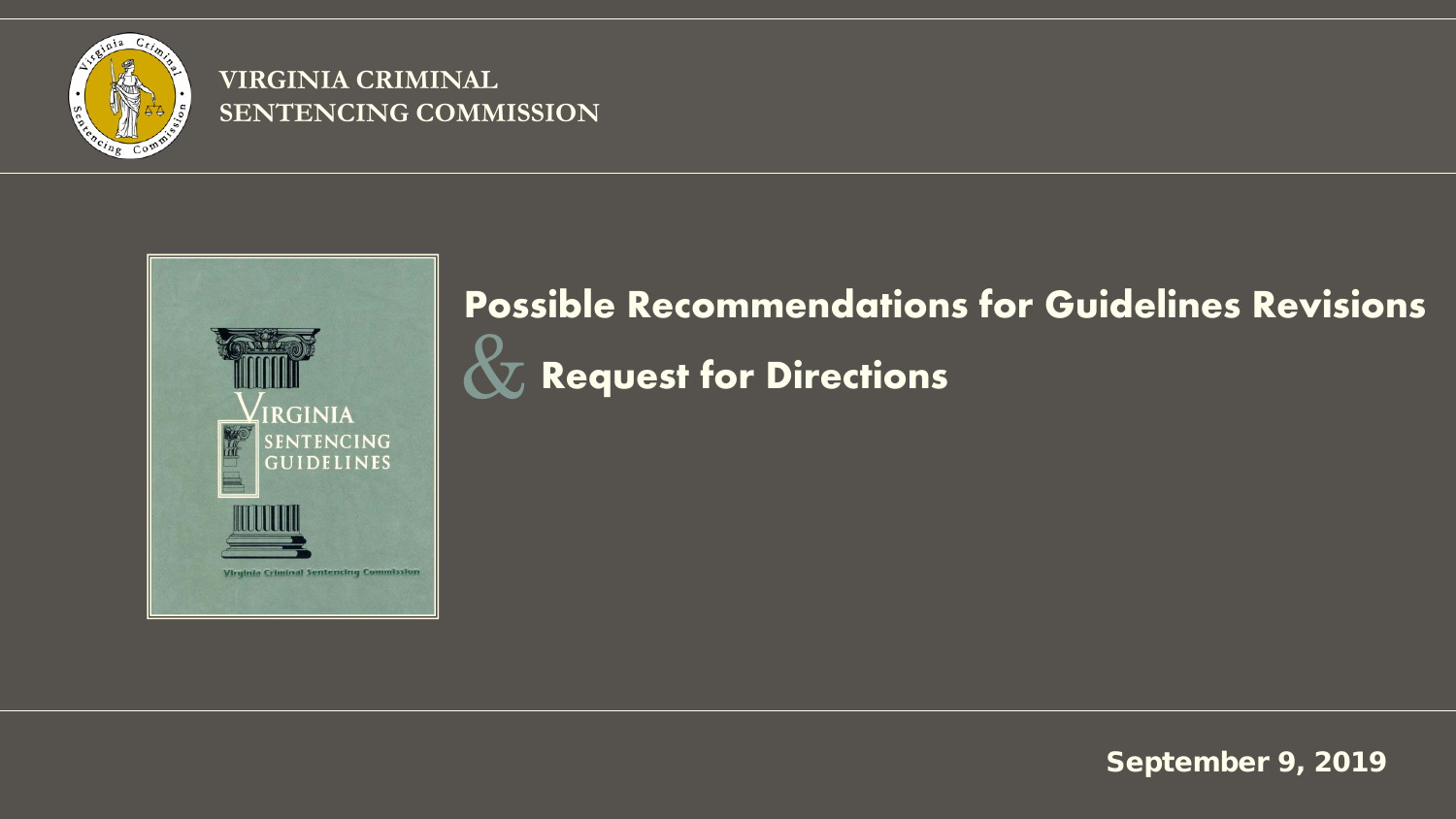## Modifications to the Sentencing Guidelines

- **The Commission closely monitors the sentencing guidelines system and, each year, deliberates upon possible modifications to the guidelines.**
- Under § 17.1-806 of the *Code of Virginia*, any modifications adopted by the **Commission must be presented in its annual report, due to the General Assembly each December 1.**
- **Unless otherwise provided by law, the changes recommended by the Commission become effective on the following July 1.**

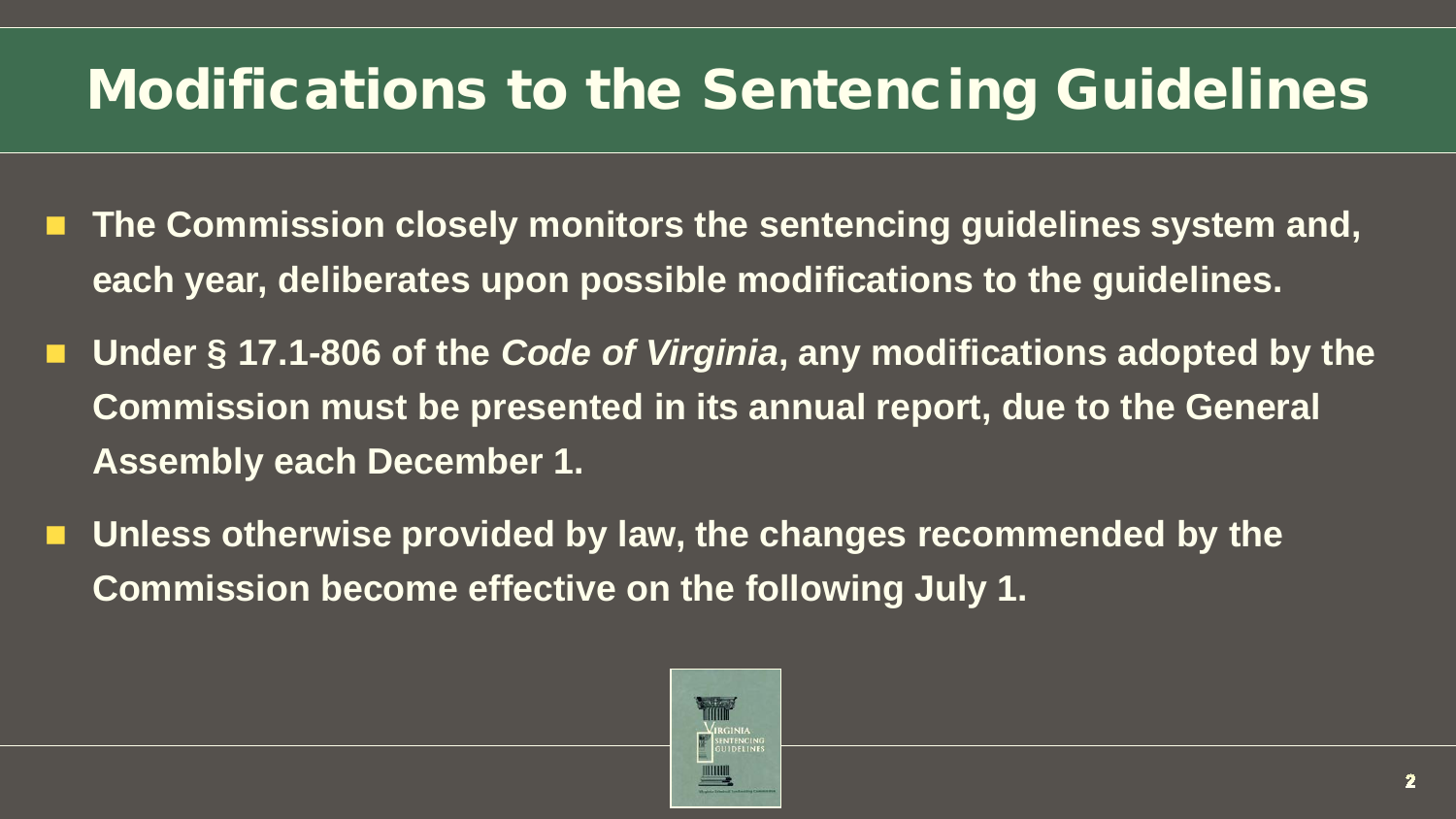# Modifications to the Sentencing Guidelines

- **Proposals are designed to maximize compliance and balance mitigation and aggravation rates to the extent possible.**
- **Current guidelines worksheets serve as the base for scoring historical cases, but the points assigned to those factors may be adjusted and new factors may be added.**

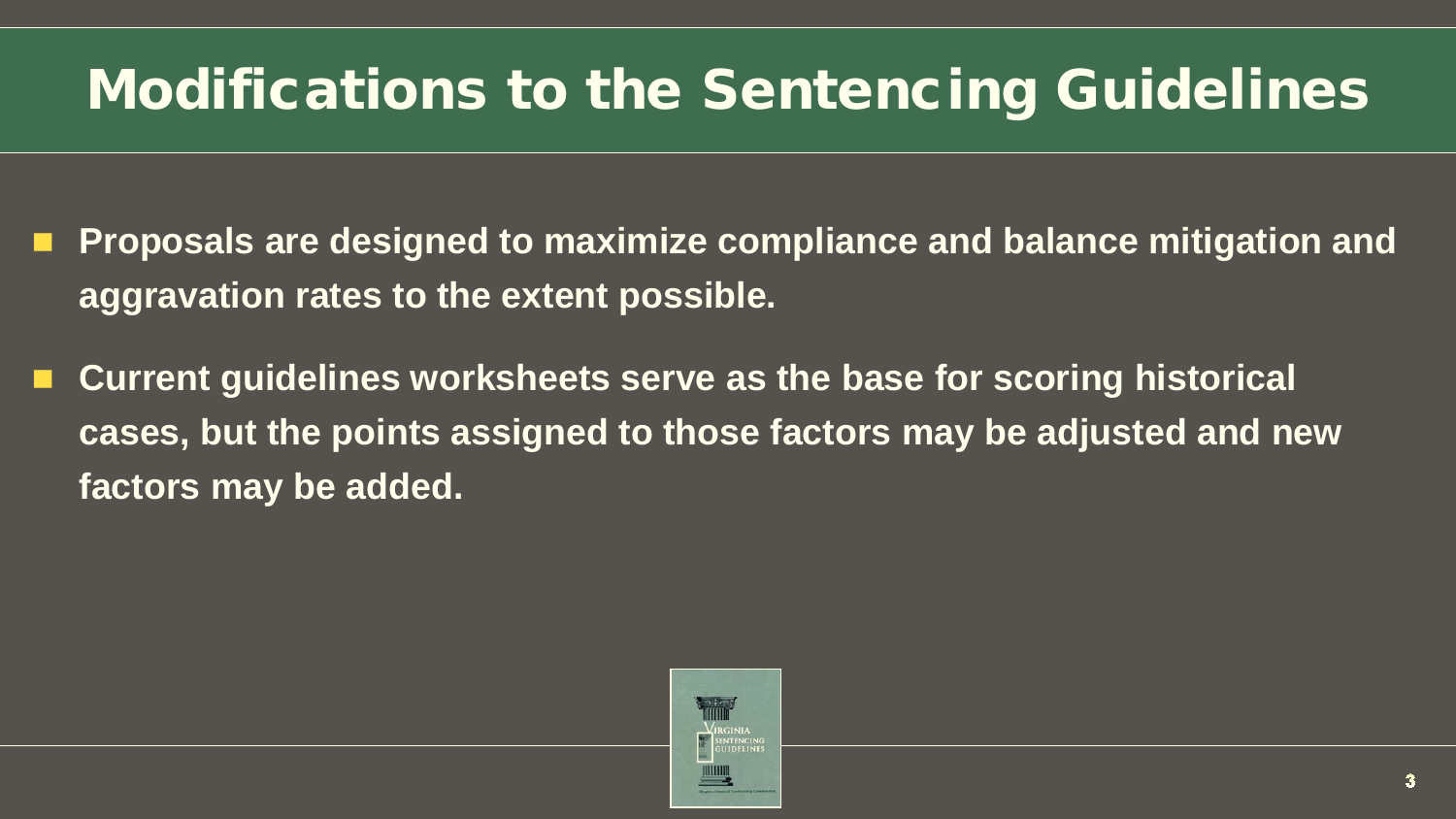

Review **Kidnapping** Guidelines When

- **the Primary is Abduct by Force Without Justification,**
- **the Additional Offense is a Misdemeanor and**
- **the Recommendation is 0-6 months**

**§** 18.2-47 (Class 5 Felony)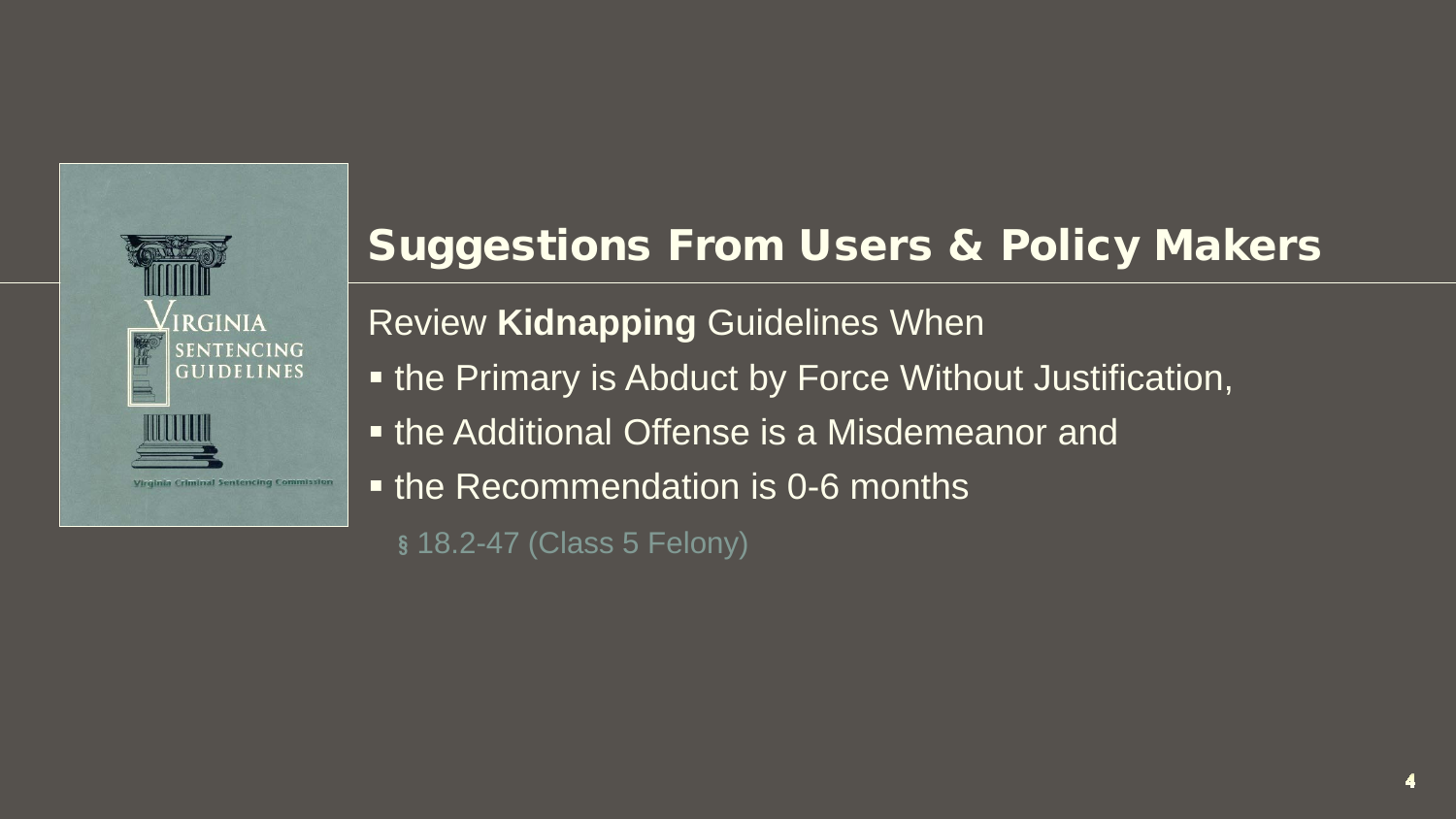### Abduct by Force Without Justification With Misdemeanor & 0 - 6 Months Recommendation

**FY2014 – FY2018 Number of Sentencing Events = 116**

| Type of Additional Offense   Number* |     |
|--------------------------------------|-----|
| Assault                              | .91 |
| <b>Protective Order Violation</b>    | 16  |
| <b>Sex Offense</b>                   |     |
| Family                               |     |

\* Will not add up to 116: There may be more than one type of misdemeanor in the sentencing event

**Concurrence 66.1% Aggravation 33.9% Mitigation 0.0% One or More Misdemeanor Additional Offense**

### **Class 5 Felony Kidnapping &**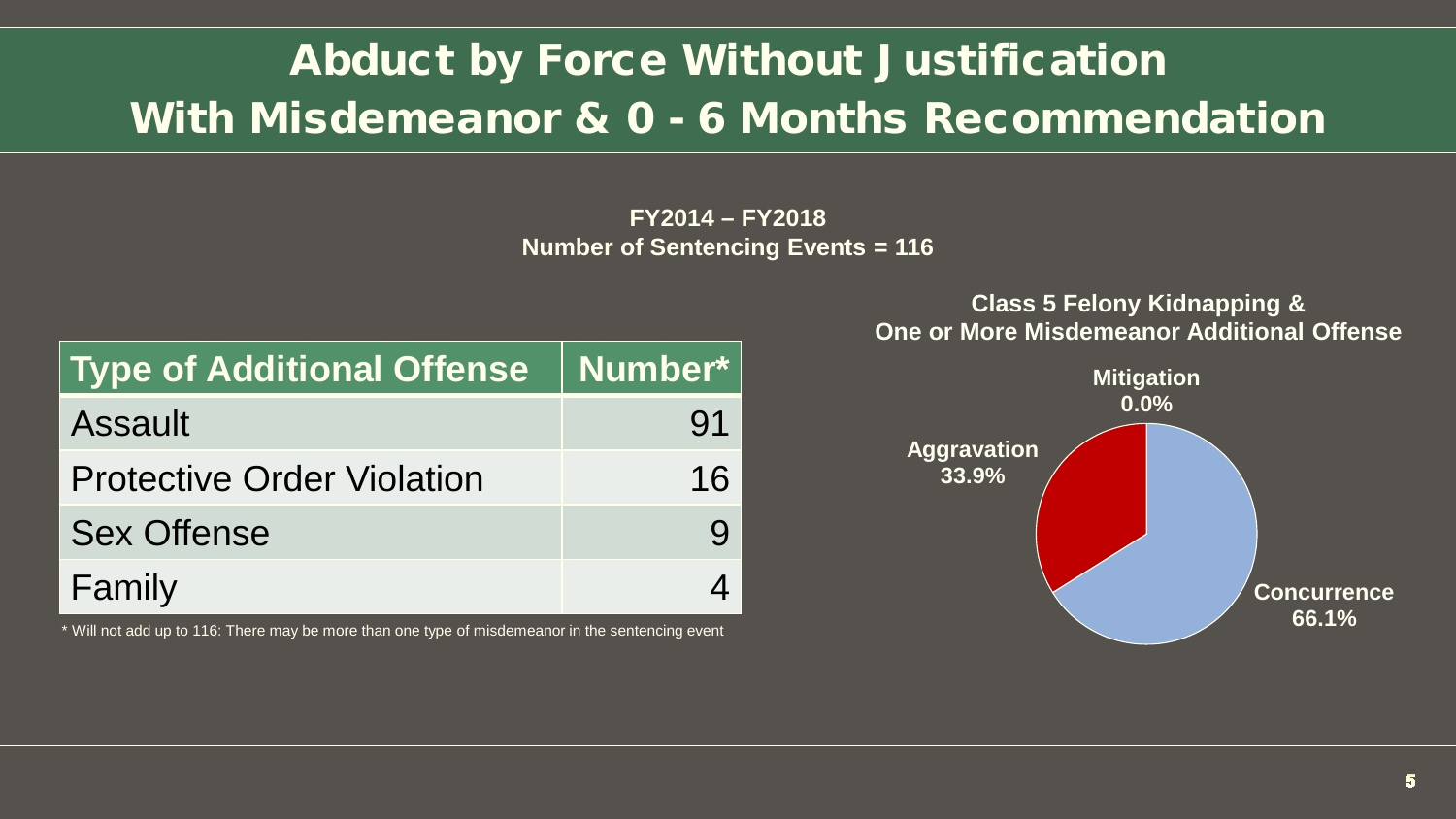

#### Eliminate the Drug Exception Rule

The VCCs have to be exactly the same to be scored under "Primary Offense" or "Primary Offense Remaining Counts." The exception is when there are multiple counts of selling or distributing a Schedule I or II drug. The offenses included under the **Drug Exception Rule** are:

NAR-3042-F9 – Distribution of Schedule I or II drugs NAR-3043-F9 – Possession with intent to sell Schedule I or II drugs NAR-3044-F9 – Manufacture Schedule I or II drugs NAR-3045-F9 – Sell for profit Schedule I or II drugs

All of these offenses are listed under **§** 18.2-248(C). If more than one of these VCCs appears in a sentencing event, they are treated as multiple counts of the primary offense.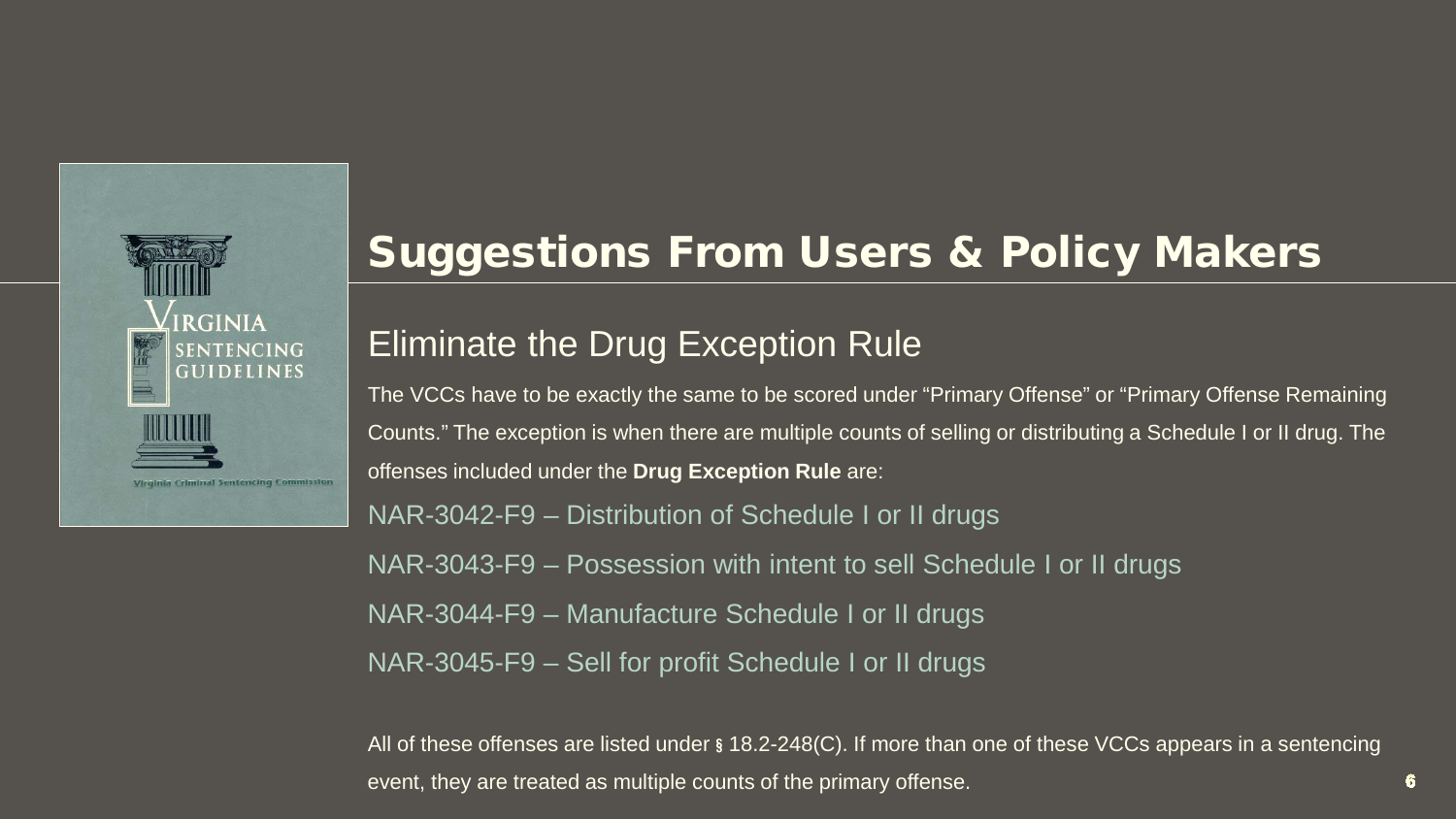Reasons to Eliminate the Rule:

- 1. Confusing and often not followed
- 2. There are subtle differences between possession with intent vs. distribution for profit
- 3. There are significant differences between manufacture Schedule I/II drug under § 18.2-248(C) vs. manufacture methamphetamine under § 18.2-248(C1)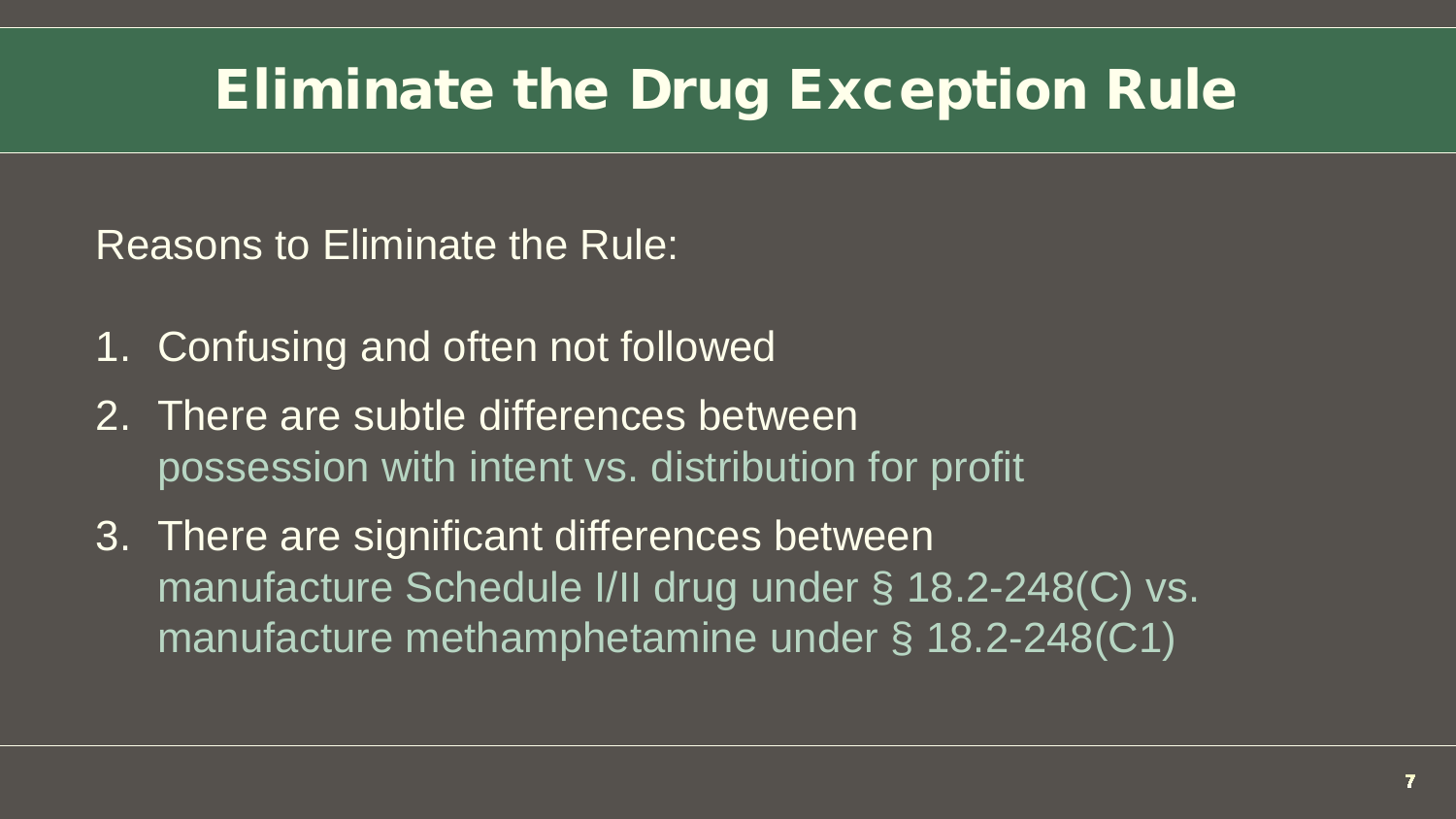### §§ 18.2-248(C) vs. § 18.2-248(C1)

§ 18.2-248. Manufacturing, selling, giving, distributing, or possessing with intent to manufacture, sell, give, or distribute a controlled substance or an imitation controlled substance prohibited; penalties. —

A. Except as authorized in the Drug Control Act (§ 54.1-3400 et seq.), it shall be unlawful for any person to manufacture, sell, give, distribute, or possess with intent to manufacture, sell, give or distribute a controlled substance or an imitation controlled substance.

B. In determining whether any person intends to manufacture, sell, give or distribute an imitation controlled substance, the court may consider, in addition to all other relevant evidence, whether any distribution or attempted distribution of such pill, capsule, tablet or substance in any other form whatsoever included an exchange of or a demand for money or other property as consideration, and, if so, whether the amount of such consideration was substantially greater than the reasonable value of such pill, capsule, tablet or substance in any other form whatsoever, considering the actual chemical composition of such pill, capsule, tablet or substance in any other form whatsoever and, where applicable, the price at which over-thecounter substances of like chemical composition sell.

C. **Except as provided in subsection C1**, any person who violates this section with respect to a controlled substance classified in Schedule I or II shall upon conviction be imprisoned for not less than five nor more than 40 years and fined not more than \$500,000. Upon a second conviction of such a violation, and it is alleged in the warrant, indictment, or information that the person has been before convicted of such an offense or of a substantially similar offense in any other jurisdiction, which offense would be a felony if committed in the Commonwealth, and such prior conviction occurred before the date of the offense alleged in the warrant, indictment, or information, any such person may, in the discretion of the court or jury imposing the sentence, be sentenced to imprisonment for life or for any period not less than five years, three years of which shall be a mandatory minimum term of imprisonment to be served consecutively with any other sentence, and he shall be fined not more than \$500,000.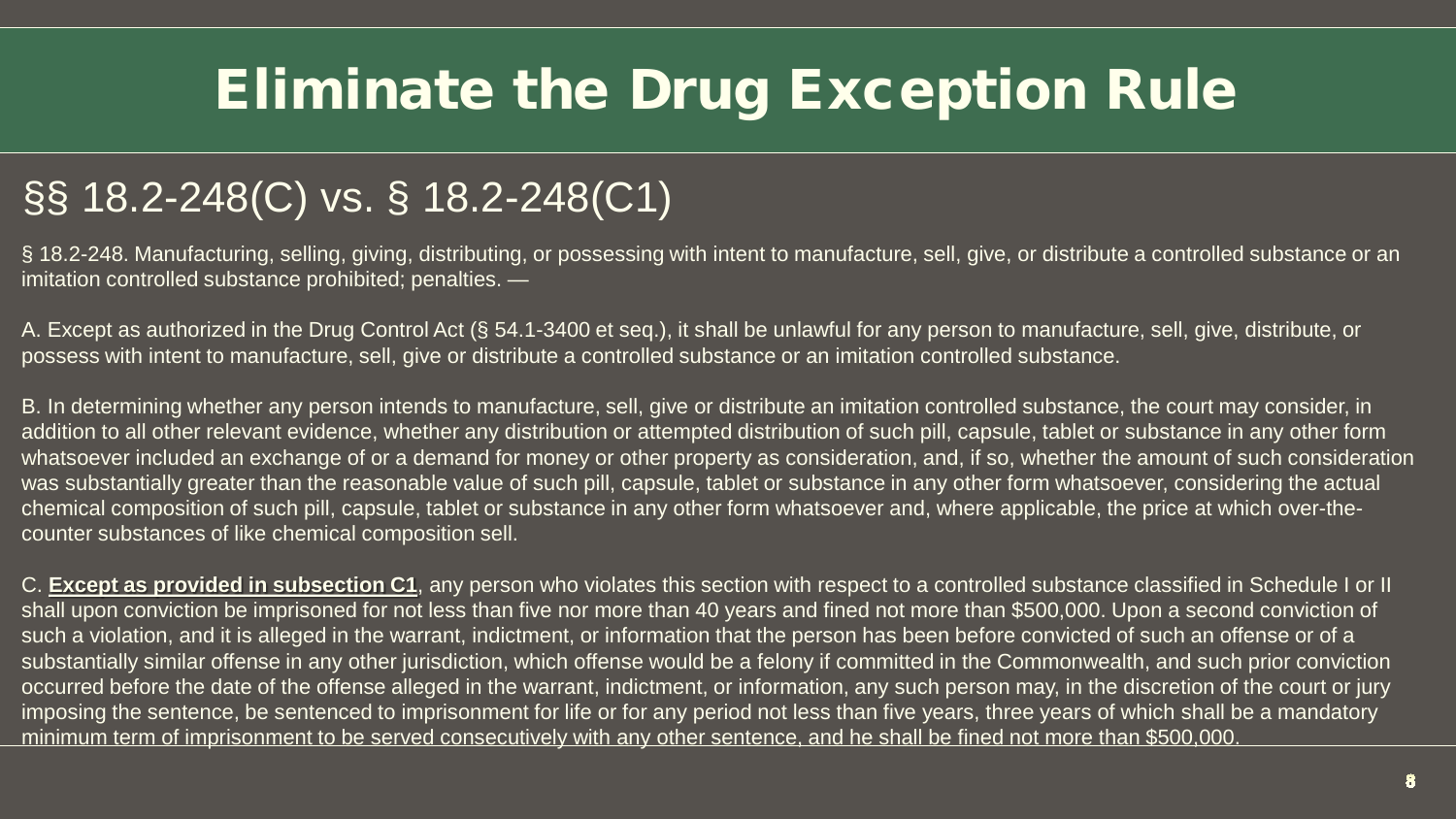### §§ 18.2-248(C) vs. § 18.2-248(C1)

C1. Any person who violates this section with respect to the manufacturing of methamphetamine, its salts, isomers, or salts of its isomers or less than 200 grams of a mixture or substance containing a detectable amount of methamphetamine, its salts, isomers, or salts of its isomers shall, upon conviction, be imprisoned for not less than 10 nor more than 40 years and fined not more than \$500,000. Upon a second conviction of such a violation, any such person may, in the discretion of the court or jury imposing the sentence, be sentenced to imprisonment for life or for any period not less than 10 years, and be fined not more than \$500,000. When a person is convicted of a third or subsequent offense under this subsection and it is alleged in the warrant, indictment, or information that he has been previously convicted of two or more such offenses or of substantially similar offenses in any other jurisdiction, which offenses would be felonies if committed in the Commonwealth and such prior convictions occurred before the date of the offense alleged in the warrant, indictment, or information, he shall be sentenced to imprisonment for life or for a period not less than 10 years, three years of which shall be a mandatory minimum term of imprisonment to be served consecutively with any other sentence and he shall be fined not more than \$500,000.

Upon conviction, in addition to any other punishment, a person found guilty of this offense shall be ordered by the court to make restitution, as the court deems appropriate, to any innocent property owner whose property is damaged, destroyed, or otherwise rendered unusable as a result of such methamphetamine production. This restitution shall include the person's or his estate's estimated or actual expenses associated with cleanup, removal, or repair of the affected property. If the property that is damaged, destroyed, or otherwise rendered unusable as a result of such methamphetamine production is property owned in whole or in part by the person convicted, the court shall order the person to pay to the Methamphetamine Cleanup Fund authorized in § 18.2-248.04 the reasonable estimated or actual expenses associated with cleanup, removal, or repair of the affected property or, if actual or estimated expenses cannot be determined, the sum of \$10,000. The convicted person shall also pay the cost of certifying that any building that is cleaned up or repaired pursuant to this section is safe for human occupancy according to the guidelines established pursuant to § 32.1-11.7.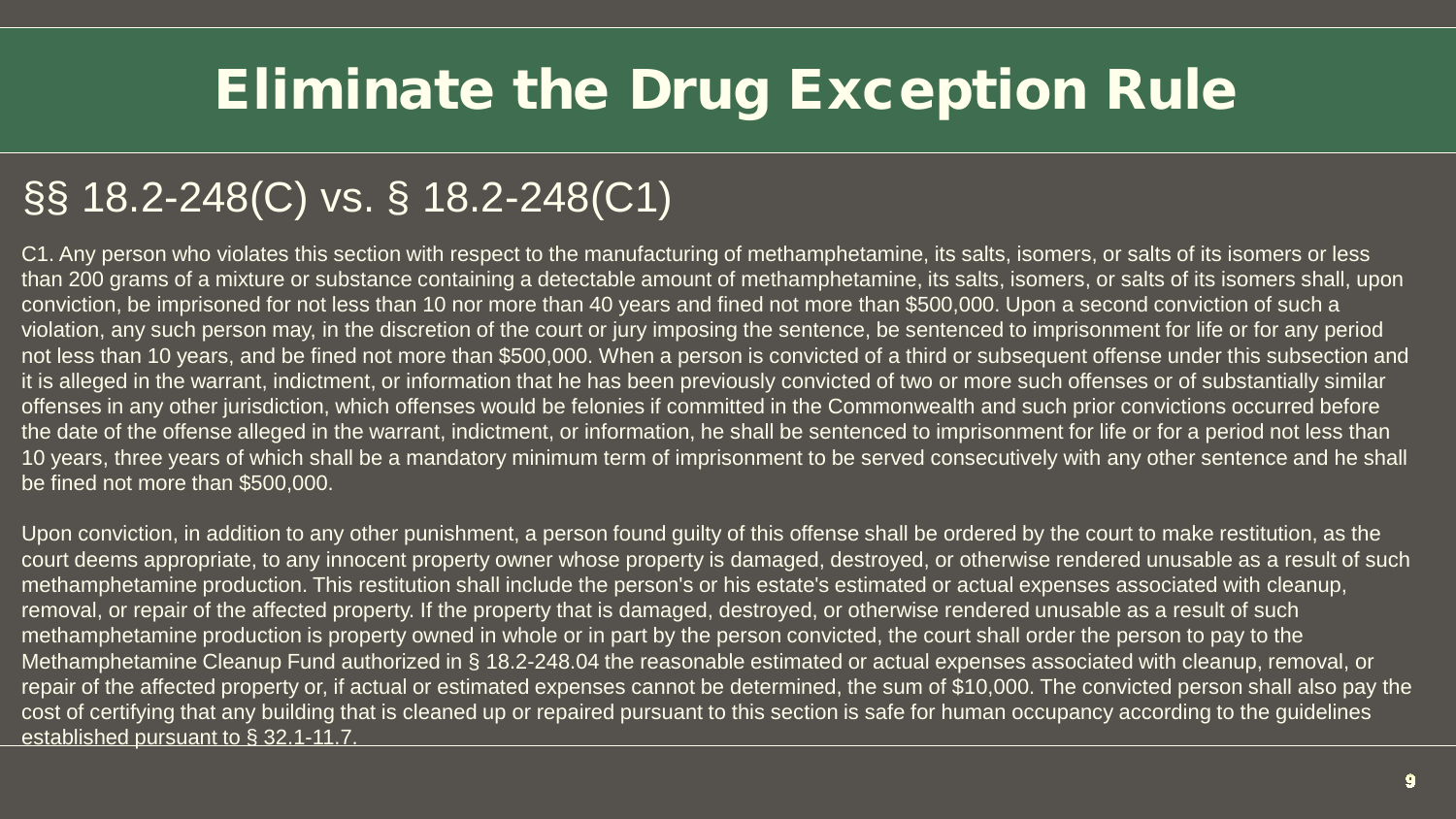#### §§ 18.2-248(C) vs. § 18.2-248(C1)

C. **Except as provided in subsection C1**, any person who violates this section with respect to a controlled substance classified in Schedule I or II shall upon conviction be imprisoned for not less than five nor more than 40 years and fined not more than \$500,000. Upon a second conviction of such a violation, and it is alleged in the warrant, indictment, or information that the person has been before convicted of such an offense or of a substantially similar offense in any other jurisdiction, which offense would be a felony if committed in the Commonwealth, and such prior conviction occurred before the date of the offense alleged in the warrant, indictment, or information, any such person may, in the discretion of the court or jury imposing the sentence, be sentenced to imprisonment for life or for any period not less than five years, three years of which shall be a mandatory minimum term of imprisonment to be served consecutively with any other sentence, and he shall be fined not more than \$500,000.

Should all convictions for manufacture methamphetamine be under § 18.2-248(C1)? Should guidelines reflect two different sentencing patterns based on the statute cited?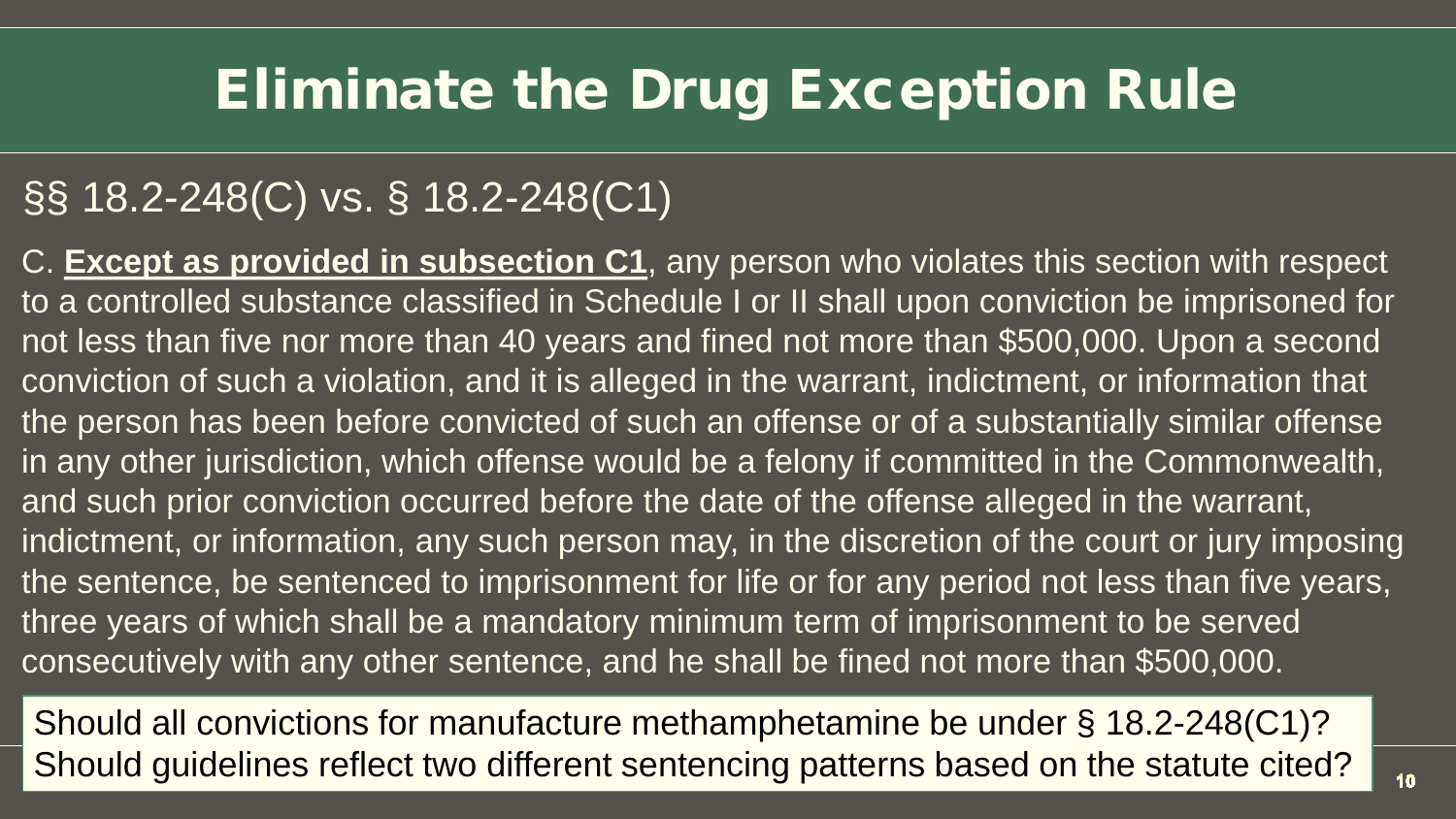Should these two VCCs be combined? OR Should the descriptions be modified to identify unique offenses?

**NAR-3042-F9** – Distribution of Schedule I or II drugs (provide drugs to be resold by others)

- NAR-3043-F9 <sup>-</sup> Possession with intent to sell Schedule I or II drugs
- NAR-3044-F9 Manufacture Schedule I or II drugs

**NAR-3045-F9** – Sell for profit Schedule I or II drugs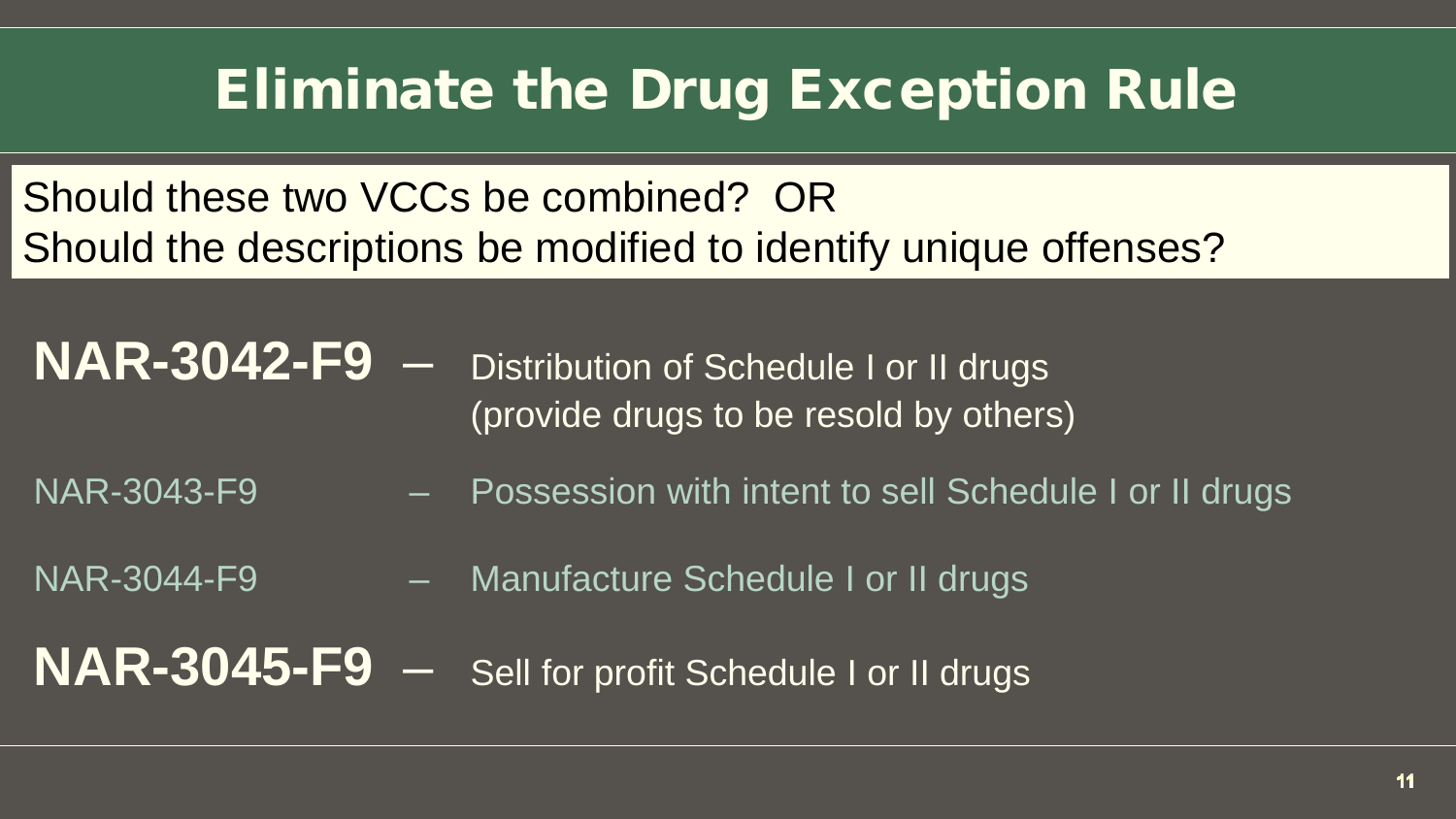

Stop Preparing Guidelines for Offenses that Occurred Prior to **July 1, 1995**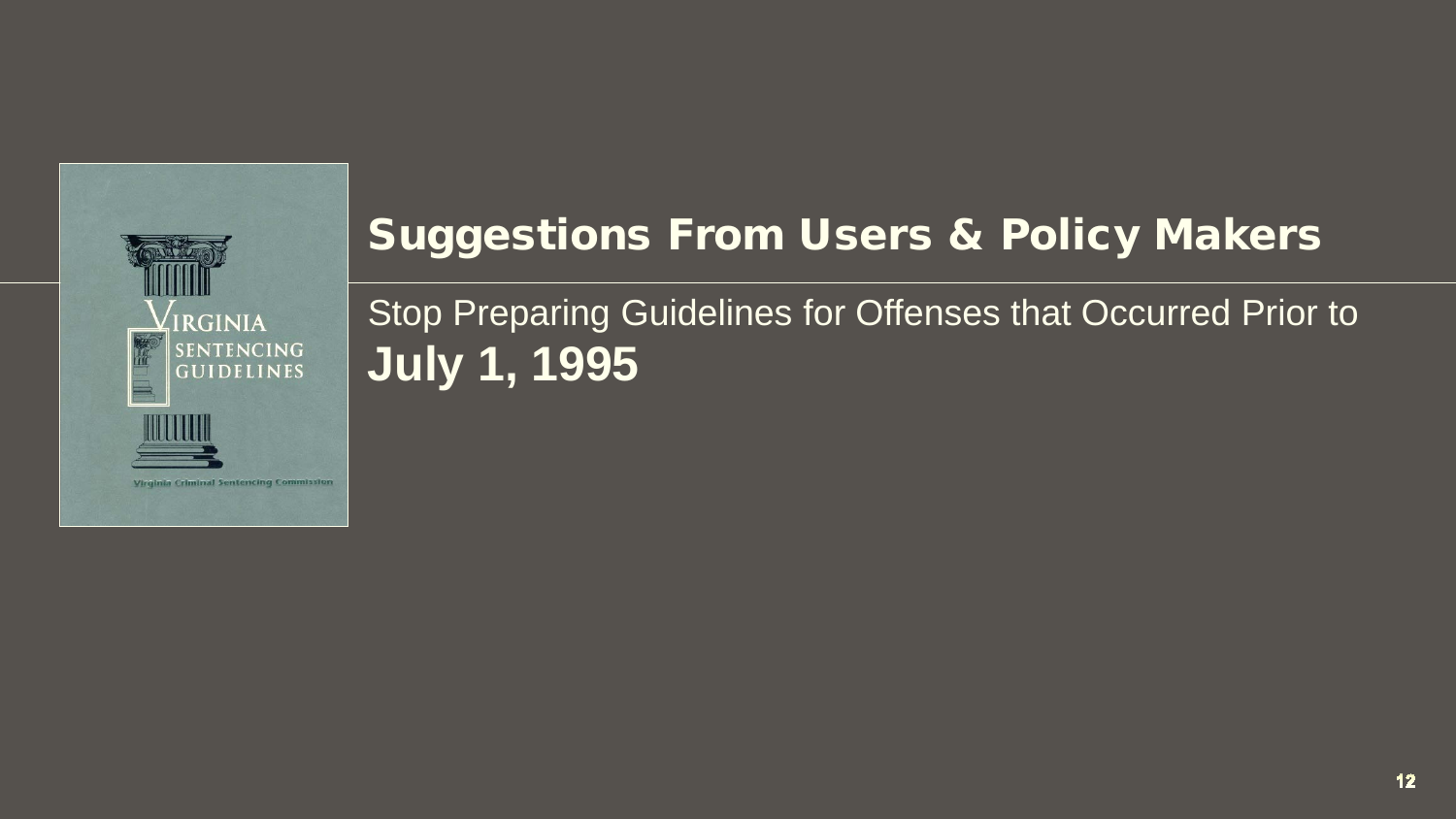### No Guidelines for Offenses Prior to 1995

Reasons to Stop Preparing Guidelines:

- 1. Circuit court judge ruled that by statute the guidelines do not apply to these cases. In this judge's opinion, the Commission's vote to continue to have guidelines reviewed by the court for pre-1995 cases was not relevant.
- 2. Policies and release patterns of the Parole Board policies are not the same as they were when the pre-1995 guidelines were created.
- 3. Between FY2014 FY2018 VCSC received 20 worksheets for crimes that occurred prior to January 1, 1995. (18 Rape/Sexual Assault, 1 Murder, 1 Robbery) Using Pre 1995 Guidelines

narrows the ranges based on historical sentencing practices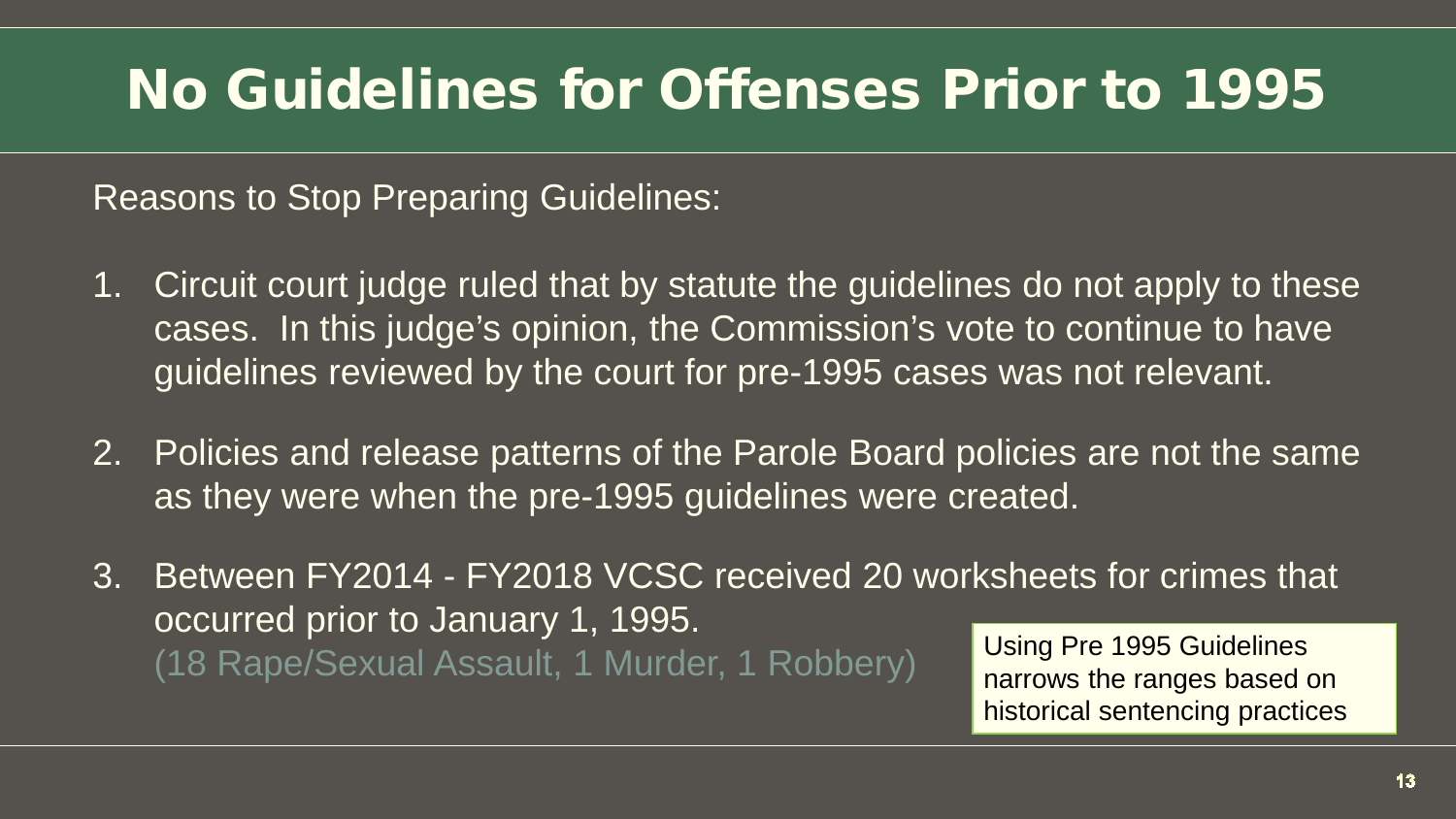

Conduct a special study on child abuse and neglect **§** 18.2-371.1(A)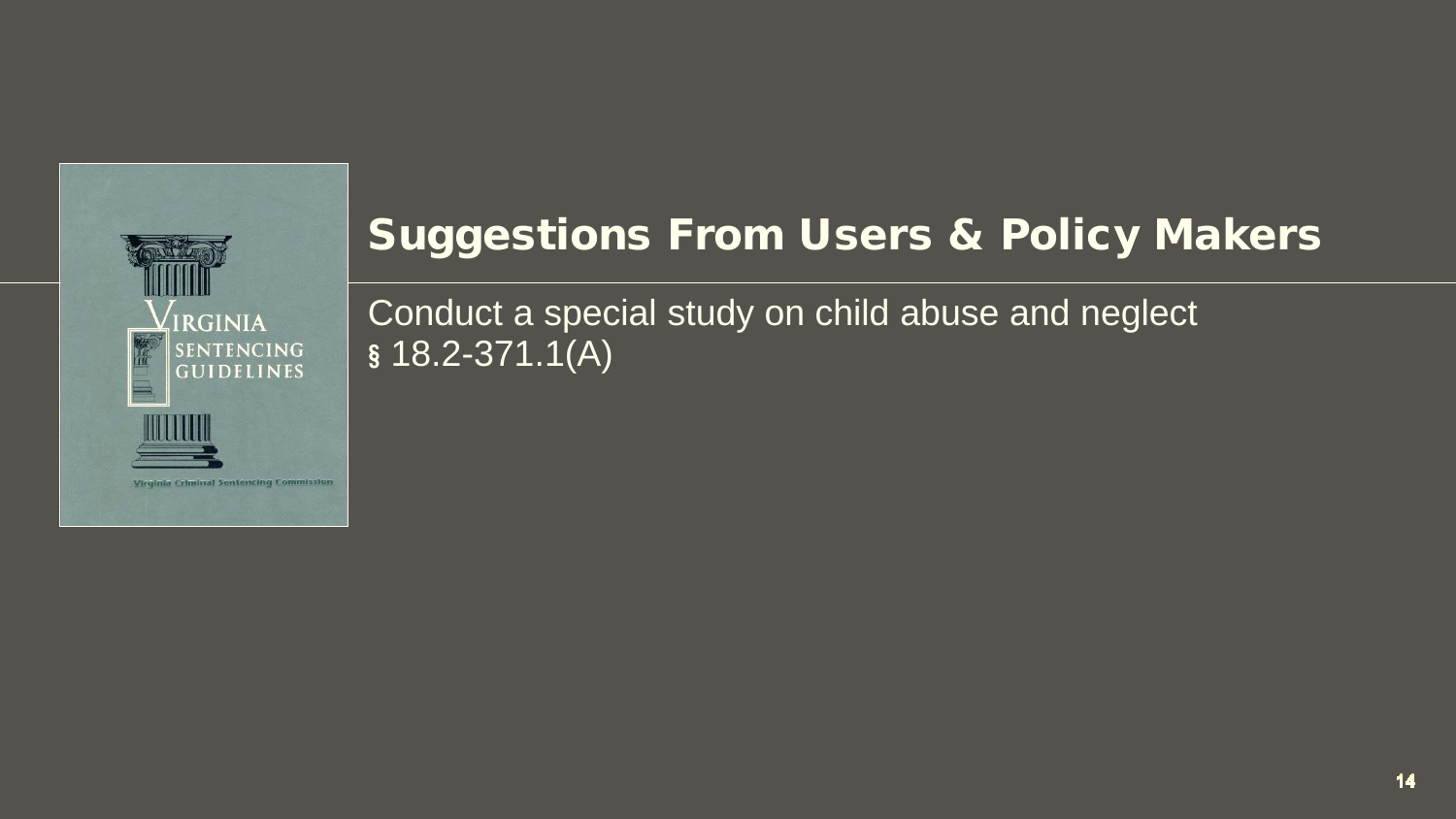#### **Section C - Changes In Effect as of July 1, 2019**

|                                        | <b>Primary Offense</b><br>Burn occupied dwelling/church<br>В.<br>H.                                                                                                                                           | - Prior Record Classification -<br>───────────────────────────── <sup>───</sup> Category I Category II Cother                                                                                                                                           | (scores for attempted/conspired offenses are in parentheses)<br><b>Score</b>                                         |                                              |
|----------------------------------------|---------------------------------------------------------------------------------------------------------------------------------------------------------------------------------------------------------------|---------------------------------------------------------------------------------------------------------------------------------------------------------------------------------------------------------------------------------------------------------|----------------------------------------------------------------------------------------------------------------------|----------------------------------------------|
| <b>Old factor</b><br><b>New factor</b> | Victim Injury _<br><b>Primary offense:</b><br>F,G, or H: Offenses with VCC prefix "FAM" -<br>Victim Injury _<br><b>Primary offense:</b><br>[G or H: Reckless Care/Cruelty Child<br>Threatened or emotional  6 | <b>Primary offense:</b><br>All other offenses<br><b>Points</b><br><b>Primary offense:</b><br>F: Child Neglect/Abuse<br>A, B, C, D, E, I and J<br><b>Points</b><br>Threatened or emotional  6<br>Physical or Serious Phyisical12<br>Life threatening  13 | <b>Points</b><br>0<br>Primary offense: All other offenses<br><b>Points</b><br>Threatened or emotional  2<br>$\Omega$ |                                              |
|                                        | <b>Old factor</b><br><b>New factor</b>                                                                                                                                                                        | <b>Legally Restrained at Time of Offense</b><br>Legally Restrained at Time of Offense -<br><b>Primary offense:</b><br>F: Child neglect/abuse -                                                                                                          | <b>Primary</b><br><b>Anenses</b><br><b>Points</b>                                                                    | If YES, add $2 \rightarrow$<br><b>Points</b> |

0 lO

 $\overline{0}$ 

 $\mathbf 0$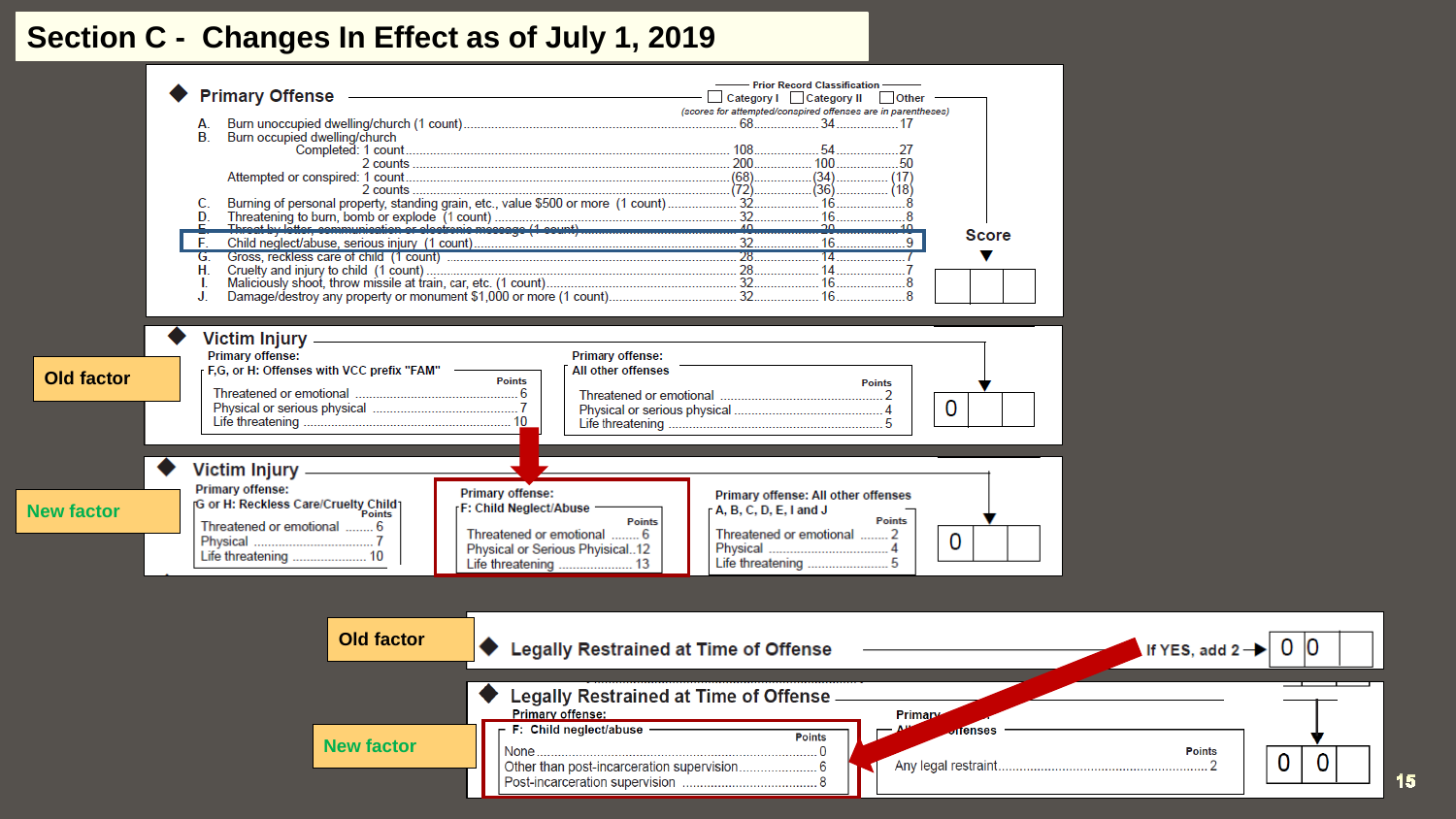### Child Neglect Study

**FY2013 – FY2019**

| <b>Overall Concurrence/Departure Rates</b> |       |             |                  |               |  |  |  |
|--------------------------------------------|-------|-------------|------------------|---------------|--|--|--|
|                                            | Past* | FY18-FY19** | <b>Projected</b> | <b>FY2020</b> |  |  |  |
| Concurrence                                | 56.5% | 64.0%       | 59.3%            | TBD           |  |  |  |
| <b>Mitigation</b>                          | 14.0% | 2.7%        | 15.9%            | TBD           |  |  |  |
| Aggravation                                | 29.5% | 33.3%       | 24.8%            | TBD           |  |  |  |

**Note: Guidelines worksheets with scoring errors were excluded from the analysis. One offender was excluded because a criminal history report could not be located. Source: Sentencing Guidelines Data System \*2013-2017 214 cases (download May 18, 2018) \*\*2018-2019 75 cases (download August 10, 2019)**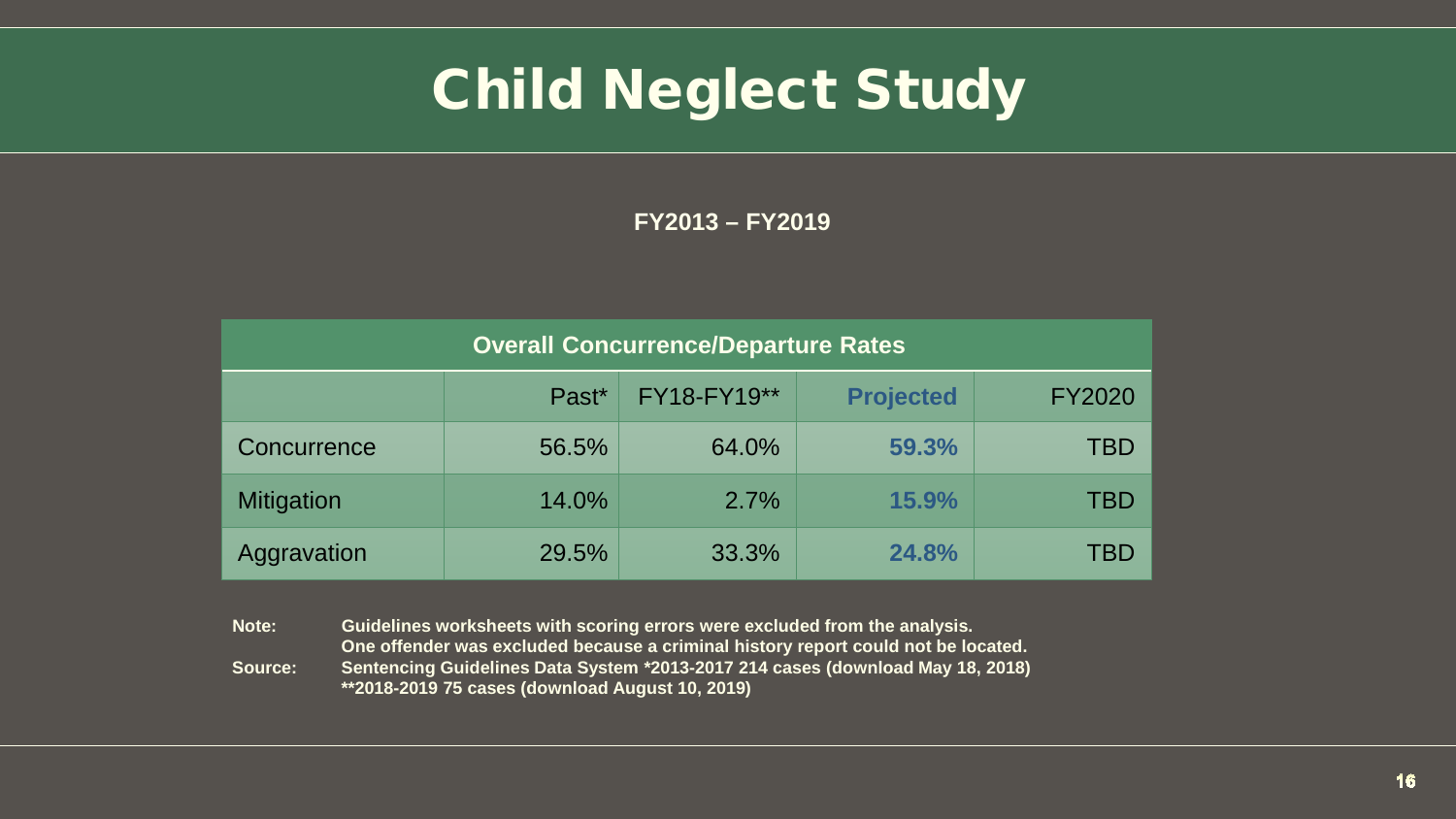# Child Neglect Study

What is the Best Source for Detailed Information **&** How Does VCSC Get Access to the Information?

- 1. Presentence Reports **IF** Completed
- 2. Complete Access to Court Records (Sealed)
	- Stipulation of Facts
	- Criminal Complaint
	- Victim Impact Statements

#### 3. Commonwealth's Attorney's Files